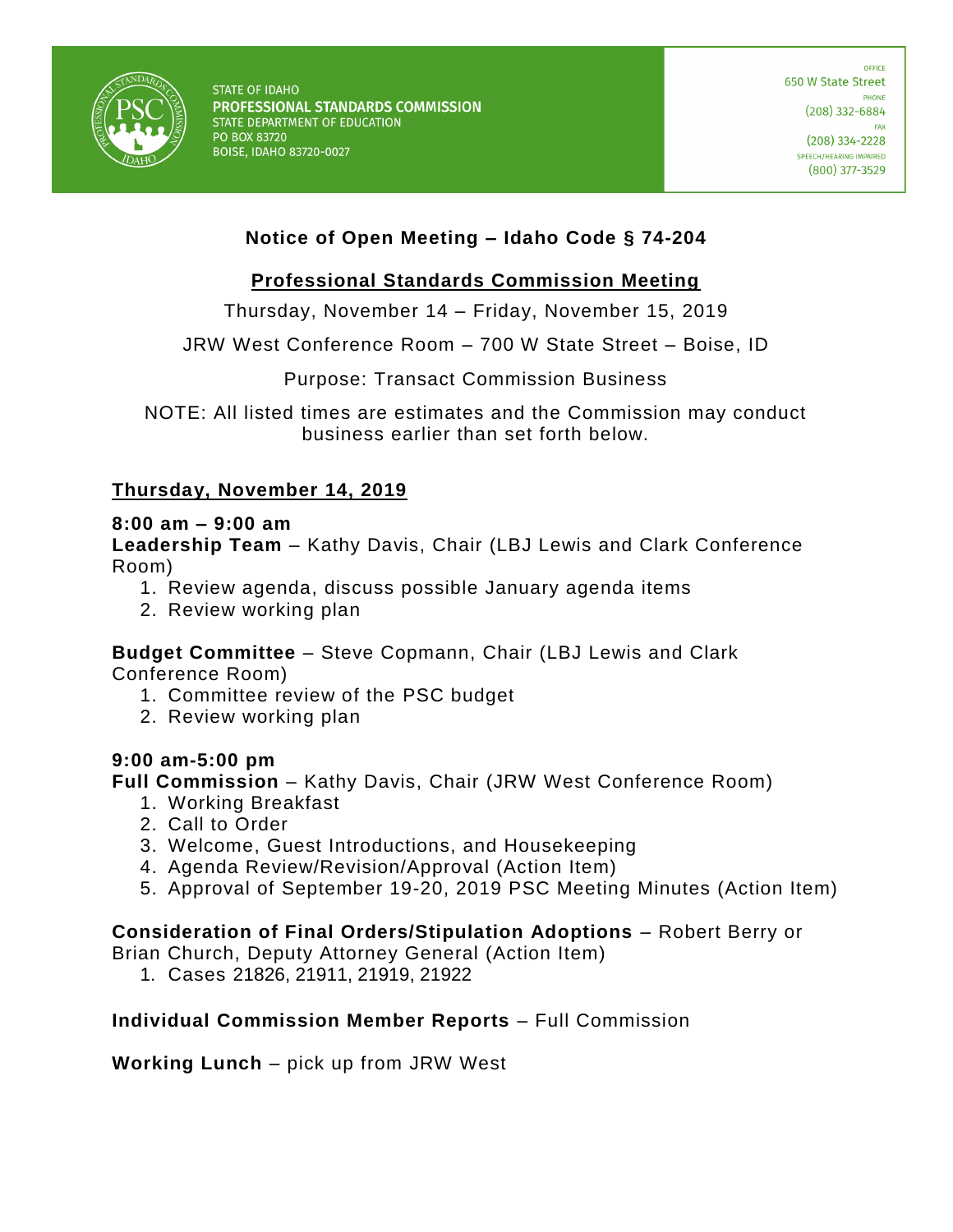# **Committee Work**

- 1. *Standards Committee* Jennifer Snow, Chair (LBJ Rotunda Conference Room)
	- a. Working Plan Review
	- b. Standards Review Review of Revisions (Action Item) i. Health and Physical Education
	- c. New Program Proposals (Action Items)
		- i. Master in Teaching Elementary Education, Boise State **University**
		- ii. Master in Teaching Secondary Education, Boise State **University**
	- d. Praxis Cut Scores (Action Item)
	- e. EPP Review Manual Revisions (Action Item)
- 2. *Authorizations*  Elisa Saffle, Chair (LBJ Executive Conference Room)
	- a. Working Plan Review
	- b. Review and consider alternative authorizations to teach, administrate, or provide pupil services for the 2019-20 school year. Applications considered will have all required components and be received by the certification department by October 24, 2019. (Action Item)
	- c. Review and consider emergency provisional applications to teach, administrate, or provide pupil services for the 2019-20 school year. Applications considered will have all required components and be received by the certification department by October 24, 2019 (Action Item)
- 3. *Executive* Kathy Davis, Chair (LBJ Lewis and Clark Conference Room)
	- a. Working Plan Review
	- b. The Executive Committee will meet to consider whether probable cause exists in ethics cases presented to it and review any counteroffers proposed to it in the following case numbers : (Action Items)

Cases 21912, 21917, 21925, 21926, 21927, 21928, 21929, 21930

i. The Executive Committee will enter one or more executive sessions, with each session concerning one or more of the cases listed above, to consider records that are exempt from disclosure as provided in Chapter 1, Title 74, of the Idaho Code. Specifically, records exempt under § 74- 106(9). (Action Items). Upon conclusion of executive session, the Commission will resume normal business in open session.